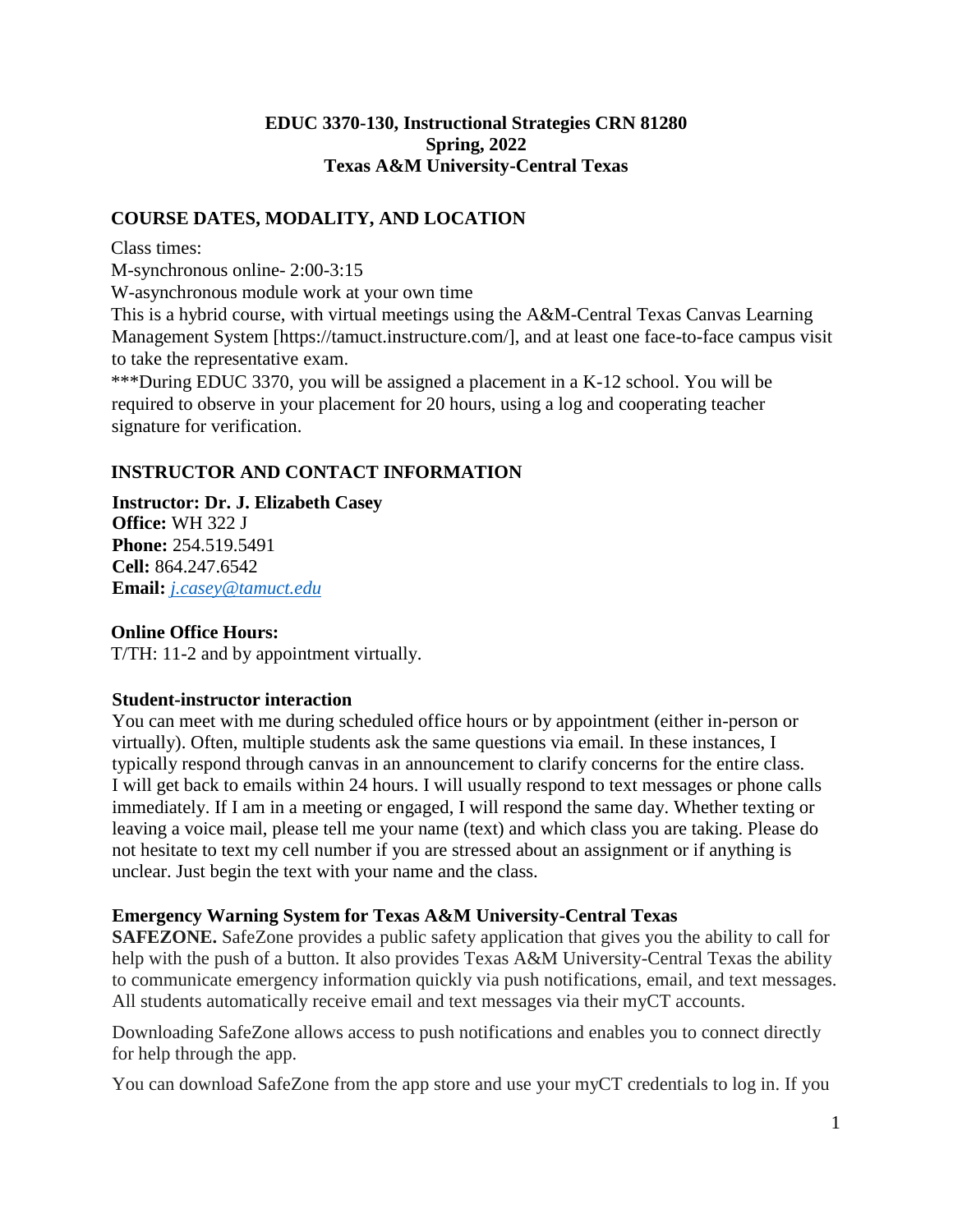would like more information, you can visit the [SafeZone](http://www.safezoneapp.com/) website [www.safezoneapp.com].

To register SafeZone on your phone, please follow these 3 easy steps*:*

- 1. Download the SafeZone App from your phone store using the link below:
	- o [iPhone/iPad:](https://apps.apple.com/app/safezone/id533054756) [https://apps.apple.com/app/safezone/id533054756]
	- o [Android Phone / Tablet](https://play.google.com/store/apps/details?id=com.criticalarc.safezoneapp) [https://play.google.com/store/apps/details?id=com.criticalarc.safezoneapp]
- 2. Launch the app and enter your myCT email address (e.g. {name}@tamuct.edu)
- 3. Complete your profile and accept the terms of service

## **COURSE INFORMATION**

### **Course Overview and description**

This course addresses understanding, demonstrating knowledge of, and implementing effective instructional strategies. Students will learn how to communicate effective instructional strategies; how to create student engagement in the classroom through instructional strategies; how to select appropriate materials and resources to design and develop effective instructional strategies; and, promote students' use of feedback, grouping techniques, and other effective instructional strategies.

**Overview**: Topics include the effective instructional strategies, including use of feedback, grouping techniques, and other effective instructional strategies.

### **Course Objective or Goal**

Upon completion of this course students will understand and be able to implement effective instructional strategies in the classroom. These include: use of feedback, grouping techniques, and other effective instructional strategies.

. Upon successful completion of this course, the pre-service teacher will:

- Know how to use instructional strategies to promote student engagement
- Know how to effectively communicate instructional strategies
- Know how to implement effective instructional strategies, such as leading discussions
- Know how to implement effective feedback strategies
- Know how to use resources and materials to create effective instructional strategies

This course will focus on **High Leverage Practice #1**, with the intention of **expanding** preservice teacher candidates' use and awareness of the strategy:

**Eliciting and interpreting student thinking**: Teachers pose questions that create space for students to share their thinking about specific academic content. They seek to understand student thinking, including novel points of view, new ideas, ways of thinking, or alternative conceptions. Teachers draw out student thinking through carefully chosen questions and tasks and attend closely to what students do and say. They consider and check alternative interpretations of student ideas and methods. Teachers are attentive to how students might hear their questions and to how students communicate their own thinking. Teachers use what they learn about students to guide instructional decisions, and to surface ideas that will benefit other students. By eliciting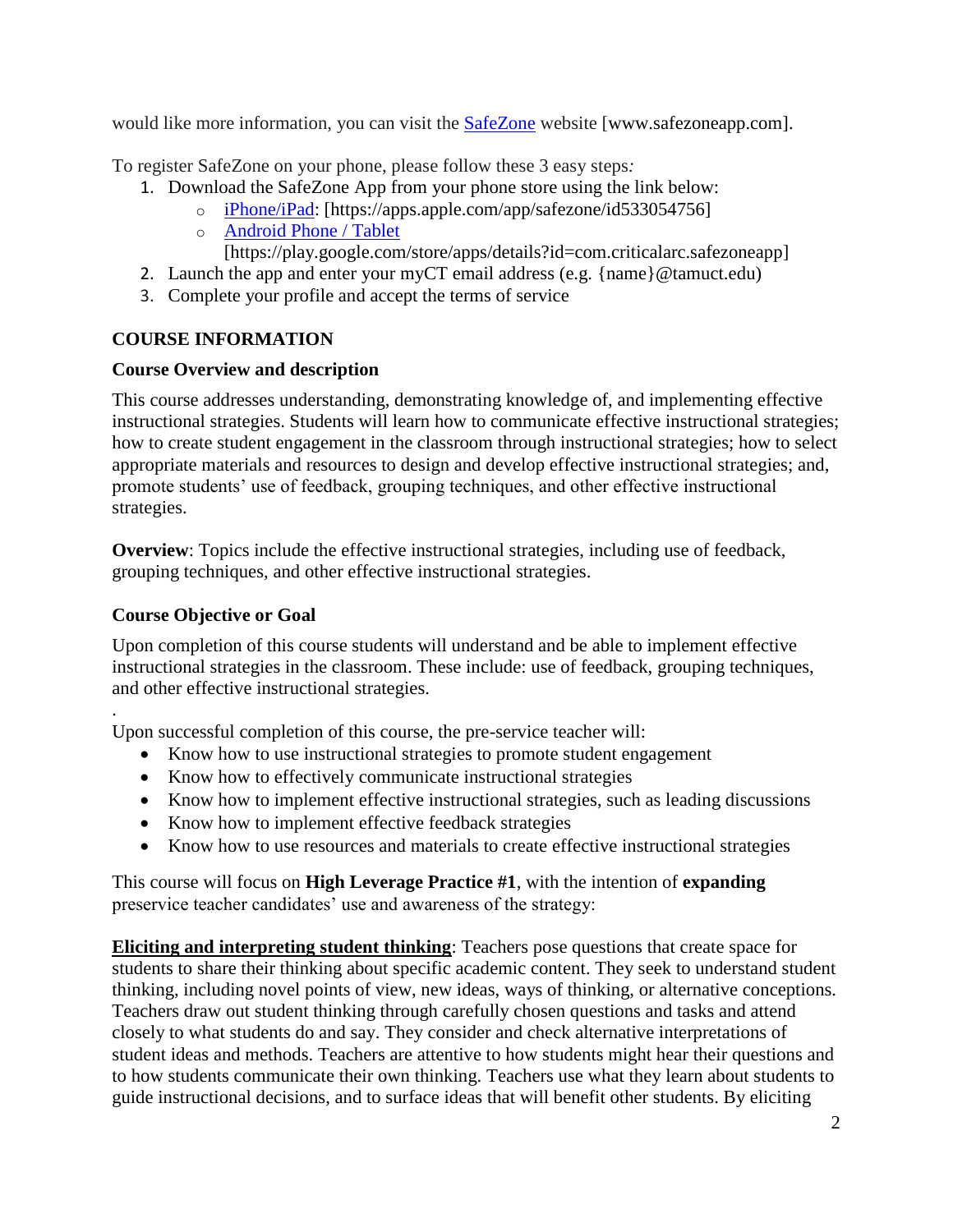and interpreting student thinking, the teacher positions students as sense-makers and centers their thinking as valuable.

# **Student Learning Outcomes (SLOs)**

The learner will be able to:

The learner will

1. use a range of instructional strategies, appropriate to the content area, to make subject matter accessible to all students.

2. differentiate instruction, aligning methods and techniques to diverse student needs, including acceleration, remediation, and implementation of individual education plans.

3. adjust content delivery in response to student progress through the use of developmentally appropriate strategies that maximize student engagement.

4. actively anticipate, and adapt instruction to address common misunderstandings and preconceptions.

5. design instruction, change strategies, and differentiate teaching practices to improve student learning based on assessment outcomes.

6. explore current developments, new content, new approaches, and changing methods of instructional delivery within their discipline.

# **Competency Goals Statements (certification or standards)**

-- Please see the PPR EC-12 Standards at the following website: <https://tea.texas.gov/sites/default/files/PPr%20EC-12%20Standards.pdf>

# **ISTE Standards for Educators**

ISTE Standards for Educators Website: [https://www.iste.org/standards/iste-standards-for-teachers](https://nam04.safelinks.protection.outlook.com/?url=https%3A%2F%2Fwww.iste.org%2Fstandards%2Fiste-standards-for-teachers&data=04%7C01%7Cj.casey%40tamuct.edu%7C3569a34bfb49407f796008d9671752b2%7C9eed4e3000f744849ff193ad8005acec%7C0%7C0%7C637654172134813953%7CUnknown%7CTWFpbGZsb3d8eyJWIjoiMC4wLjAwMDAiLCJQIjoiV2luMzIiLCJBTiI6Ik1haWwiLCJXVCI6Mn0%3D%7C1000&sdata=OK%2FLUDBU8TSaCkjCtPEj6LxVMXQ4U1C4YKwb4lWkkqM%3D&reserved=0)

1. Learner. Educators continually improve their practice by learning from and with others and exploring proven and promising practices that leverage technology to improve student learning. 2. Leader. Educators seek out opportunities for leadership to support student empowerment and success and to improve teaching and learning.

3. Citizen. Educators inspire students to positively contribute to and responsibly participate in the digital world.

4. Collaborator. Educators dedicate time to collaborate with both colleagues and students to improve practice, discover and share resources and ideas, and solve problems.

5. Designer. Educators design authentic, learner-driven activities and environments that recognize and accommodate learner variability.

6. Facilitator. Educators facilitate learning with technology to support student achievement of the ISTE Standards for Students.

7. Analyst. Educators understand and use data to drive their instruction and support students in achieving their learning goals.

### **Digital Literacy/Learning Resources**

[https://rossieronline.usc.edu/blog/digital-literacy-resources/](https://nam04.safelinks.protection.outlook.com/?url=https%3A%2F%2Frossieronline.usc.edu%2Fblog%2Fdigital-literacy-resources%2F&data=04%7C01%7Cj.casey%40tamuct.edu%7C3569a34bfb49407f796008d9671752b2%7C9eed4e3000f744849ff193ad8005acec%7C0%7C0%7C637654172134813953%7CUnknown%7CTWFpbGZsb3d8eyJWIjoiMC4wLjAwMDAiLCJQIjoiV2luMzIiLCJBTiI6Ik1haWwiLCJXVCI6Mn0%3D%7C1000&sdata=fMtE6rsOnjLSxq43ITD35zhV0jUxQVUN%2BOFZlfdAHac%3D&reserved=0)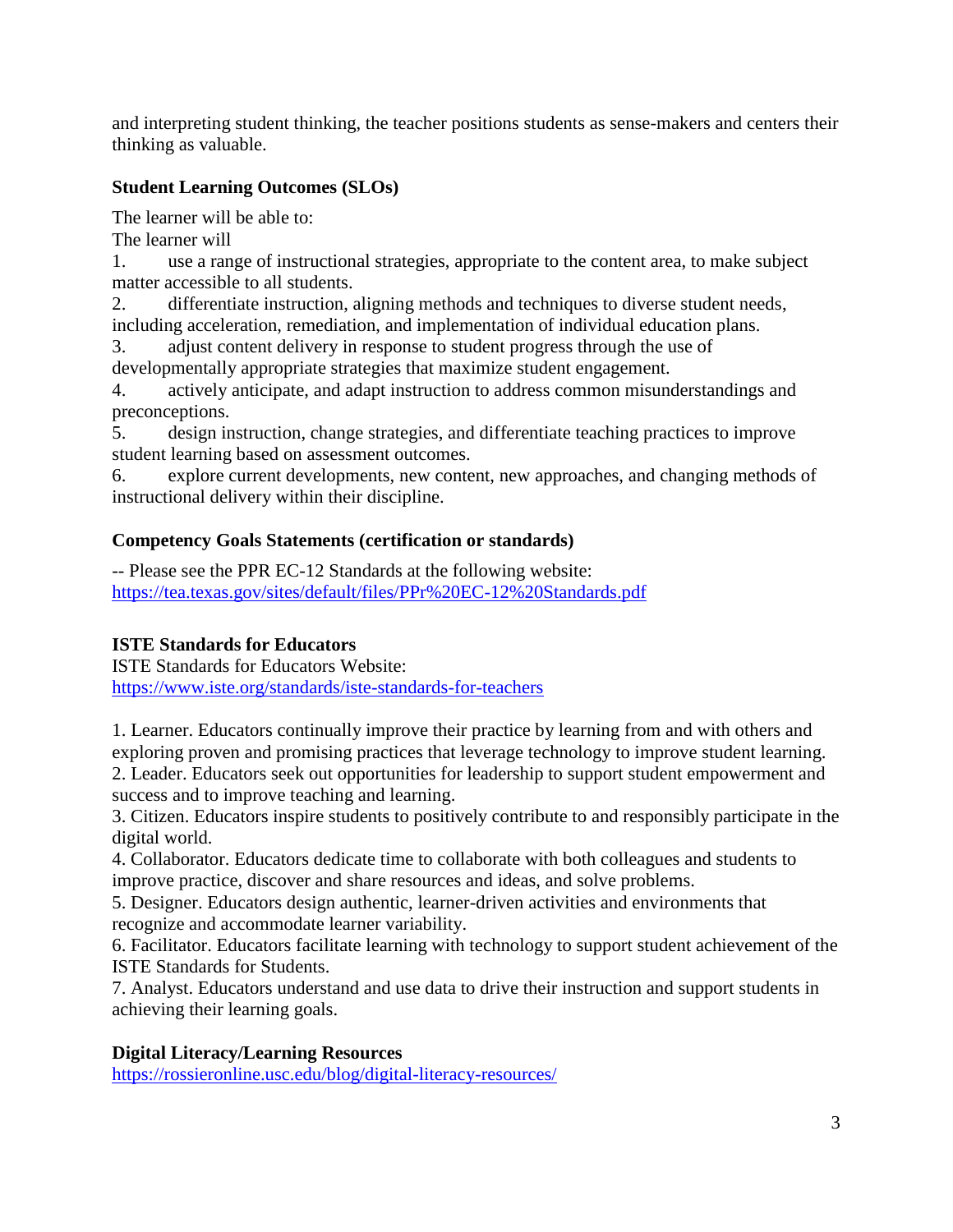## **Digital Polarization Tutorials**:

- 5. Introduction to Web Literacy[:](https://nam04.safelinks.protection.outlook.com/?url=http%3A%2F%2Ftamuct.libsurveys.com%2FWebLiteracyIntroduction&data=04%7C01%7Cj.casey%40tamuct.edu%7C3569a34bfb49407f796008d9671752b2%7C9eed4e3000f744849ff193ad8005acec%7C0%7C0%7C637654172134823910%7CUnknown%7CTWFpbGZsb3d8eyJWIjoiMC4wLjAwMDAiLCJQIjoiV2luMzIiLCJBTiI6Ik1haWwiLCJXVCI6Mn0%3D%7C1000&sdata=SboLpPI7gVW21TF602I6NrAjIqbOgUuF2eL8z%2BBMGa4%3D&reserved=0) [http://tamuct.libsurveys.com/WebLiteracyIntroduction](https://nam04.safelinks.protection.outlook.com/?url=http%3A%2F%2Ftamuct.libsurveys.com%2FWebLiteracyIntroduction&data=04%7C01%7Cj.casey%40tamuct.edu%7C3569a34bfb49407f796008d9671752b2%7C9eed4e3000f744849ff193ad8005acec%7C0%7C0%7C637654172134823910%7CUnknown%7CTWFpbGZsb3d8eyJWIjoiMC4wLjAwMDAiLCJQIjoiV2luMzIiLCJBTiI6Ik1haWwiLCJXVCI6Mn0%3D%7C1000&sdata=SboLpPI7gVW21TF602I6NrAjIqbOgUuF2eL8z%2BBMGa4%3D&reserved=0)
- 6. Investigate the Source: [http://tamuct.libsurveys.com/InvestigateSource](https://nam04.safelinks.protection.outlook.com/?url=http%3A%2F%2Ftamuct.libsurveys.com%2FInvestigateSource&data=04%7C01%7Cj.casey%40tamuct.edu%7C3569a34bfb49407f796008d9671752b2%7C9eed4e3000f744849ff193ad8005acec%7C0%7C0%7C637654172134833864%7CUnknown%7CTWFpbGZsb3d8eyJWIjoiMC4wLjAwMDAiLCJQIjoiV2luMzIiLCJBTiI6Ik1haWwiLCJXVCI6Mn0%3D%7C1000&sdata=K4FEP7ReTrVzfkTNQcTxtVXPiBvbGsrmxNmIj42Y4jM%3D&reserved=0)
- 7. Find the Original Source: [http://tamuct.libsurveys.com/FindOriginal](https://nam04.safelinks.protection.outlook.com/?url=http%3A%2F%2Ftamuct.libsurveys.com%2FFindOriginal.&data=04%7C01%7Cj.casey%40tamuct.edu%7C3569a34bfb49407f796008d9671752b2%7C9eed4e3000f744849ff193ad8005acec%7C0%7C0%7C637654172134843819%7CUnknown%7CTWFpbGZsb3d8eyJWIjoiMC4wLjAwMDAiLCJQIjoiV2luMzIiLCJBTiI6Ik1haWwiLCJXVCI6Mn0%3D%7C1000&sdata=gbibrT2RWklocOb1VUw1omfkZJcIXx%2BS1lZRGuTvtYc%3D&reserved=0)
- 8. Look for Trusted Work [http://tamuct.libsurveys.com/TrustedWork](https://nam04.safelinks.protection.outlook.com/?url=http%3A%2F%2Ftamuct.libsurveys.com%2FTrustedWork&data=04%7C01%7Cj.casey%40tamuct.edu%7C3569a34bfb49407f796008d9671752b2%7C9eed4e3000f744849ff193ad8005acec%7C0%7C0%7C637654172134853775%7CUnknown%7CTWFpbGZsb3d8eyJWIjoiMC4wLjAwMDAiLCJQIjoiV2luMzIiLCJBTiI6Ik1haWwiLCJXVCI6Mn0%3D%7C1000&sdata=96QH1c40devCvRgH0neFzfVUwn9O0FlGD%2Fsm%2B3AKJic%3D&reserved=0)

# **Required Reading and Textbook(s)**

Marzano, R. J. (2017). *The New Art and Science of Teaching*. Solution Tree Press: Bloomington, Indiana.

Texas Essential Knowledge and Skills (TEKS):

<https://tea.texas.gov/academics/curriculum-standards/teks/texas-essential-knowledge-and-skills>

College and Career Readiness Standards (CCRS):

[http://www.highered.texas.gov/institutional-resources-programs/public-community-technical](http://www.highered.texas.gov/institutional-resources-programs/public-community-technical-state-colleges/texas-college-and-career-readiness-standards/)[state-colleges/texas-college-and-career-readiness-standards/](http://www.highered.texas.gov/institutional-resources-programs/public-community-technical-state-colleges/texas-college-and-career-readiness-standards/)

# **COURSE REQUIREMENTS**

\* See assignment handouts for specific rubric and conversion details.

**1. Exit Slips-fifteen @ 4 pts each (60 pts):** Using information presented in class or in the text, you will respond to a prompt each week. Refer to the rubric in Canvas to determine all required components.

**2. Discussion Posts-Four @ 10 pts each (40 pts):** Using information in Canvas for each assignment, complete the assignment. Refer to the rubric in Canvas to determine all required components.

**3. Strategy Assignment: Lesson Plan Creation and Reflection (40 pts**): Use the assignment in canvas to complete this lesson.

**4. Reflections (60 pts – 3@20 pts each):** You will write three reflections. You will be given a prompt in Canvas to respond to. Rubric will be provided. One of these reflections will incorporate responses to ISTE standards.

**5. 240 Tutoring (10 pts):** This will help you prepare for the representative exam.

**6. Theorist presentation (20 pts):** Based on information from your theories and other education classes, you will prepare and present information about one major educational theorist. Choice will be first come, first served. There will not be more than one presentation on any theorist. You will present during class virtually.

**7. Certify Teacher (10 pts total):** Required for EPP application. Score of 80% or greater on each certification area. Can be taken multiple times.

**8. Accuplacer (5 pts):** Required for EPP application. Must be taken at a testing center.

| Assessment                                                  | <b>Total Points</b> | <b>SLO</b>       |
|-------------------------------------------------------------|---------------------|------------------|
| 1. Exit-Slips Eight $@$ 4 pts each                          |                     | 1, 2, 3, 5       |
| 2. Discussion Posts Four @ 10 pts each                      | 40                  | 1, 2, 3, 4, 5, 6 |
| 3. Strategy Assignment: Lesson Plan Creation and Reflection | 40 pts              | 1, 2, 5          |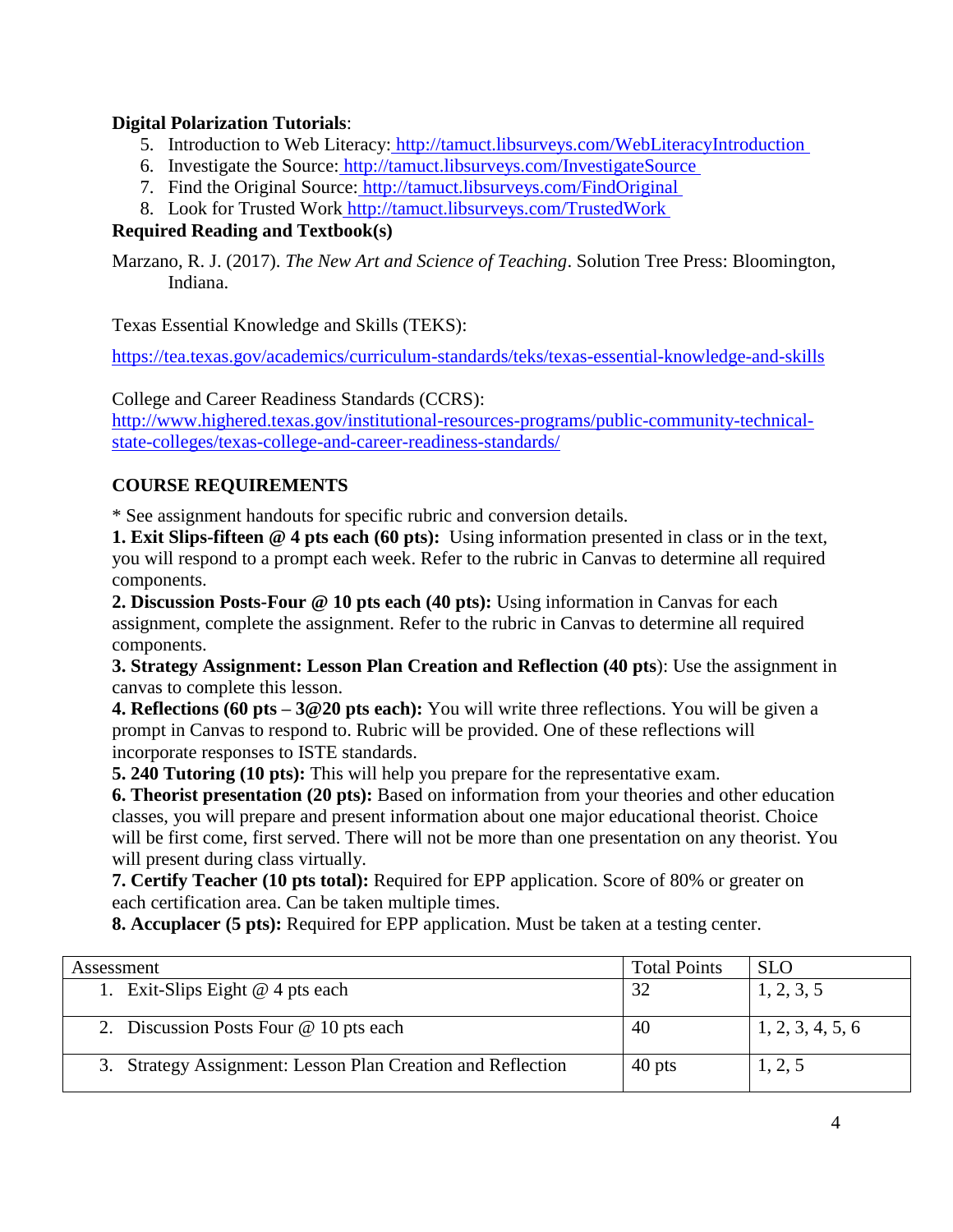| 4. Reflections on Observations Three @ 20 pts each | 60 pts    | 1, 2, 3, 4, 5, 6 |
|----------------------------------------------------|-----------|------------------|
| 5. Theorist Presentation                           | 20 pts    | 6                |
| 6. 240 Tutoring                                    | $10$ pts  | <b>TExES</b>     |
| 7. Certify Teacher Account                         | 5 pts     | App to EPP       |
| 8. Accuplacer                                      | 5 pts     | App to EPP       |
| Total                                              | $222$ pts |                  |

#### **Grading Criteria Rubric and Conversion**

See assignment handouts for specific rubric and conversion details.

| Grade        | Percentage     |
|--------------|----------------|
|              | $90\% - 100\%$ |
| B            | $80\% - 89\%$  |
| $\mathsf{C}$ | $70\% - 79\%$  |
| D            | $60\% - 69\%$  |
| F            | $< 60\%$       |

#### **Posting of Grades**

All assignments will be graded, and grades posted, in a timely manner, typically within one to three days of due date. Longer assignments, such as the papers and projects, will be graded and grades posted in approximately five to seven days.

The student may lose 10% of the total grade for any assignment for *each week* the assignment is late.

### **COURSE OUTLINE AND CALENDAR Complete Course Calendar**

### **\*\*\*The instructor reserves the right to modify assignments and due dates to enhance student learning outcomes. Assignments may be altered/modified/changed, but no additional assignments will be added.**

| Date        | Module Topics                                 | <b>Assignment Due Dates</b>                                                                                              |
|-------------|-----------------------------------------------|--------------------------------------------------------------------------------------------------------------------------|
| Module 1    |                                               | Topics: Assessment-formal and informal   Discussion--Start Here 1: due 8/24 @ 11:59 pm.                                  |
| Weeks $1&2$ | Theorists of the week: Piaget and<br>Vygotsky | Interview due $8/27$ (sign up with Dr. Herndon)<br>Exit Slip 1 due: 8/29 @ 11:59pm.<br>Discussion 1 due: $9/5@11:59$ pm. |
|             | Webex Meeting June $7th$ @ 6:00 pm.           | Exit Slip 2 due: $9/5$ @ 11:59 pm.                                                                                       |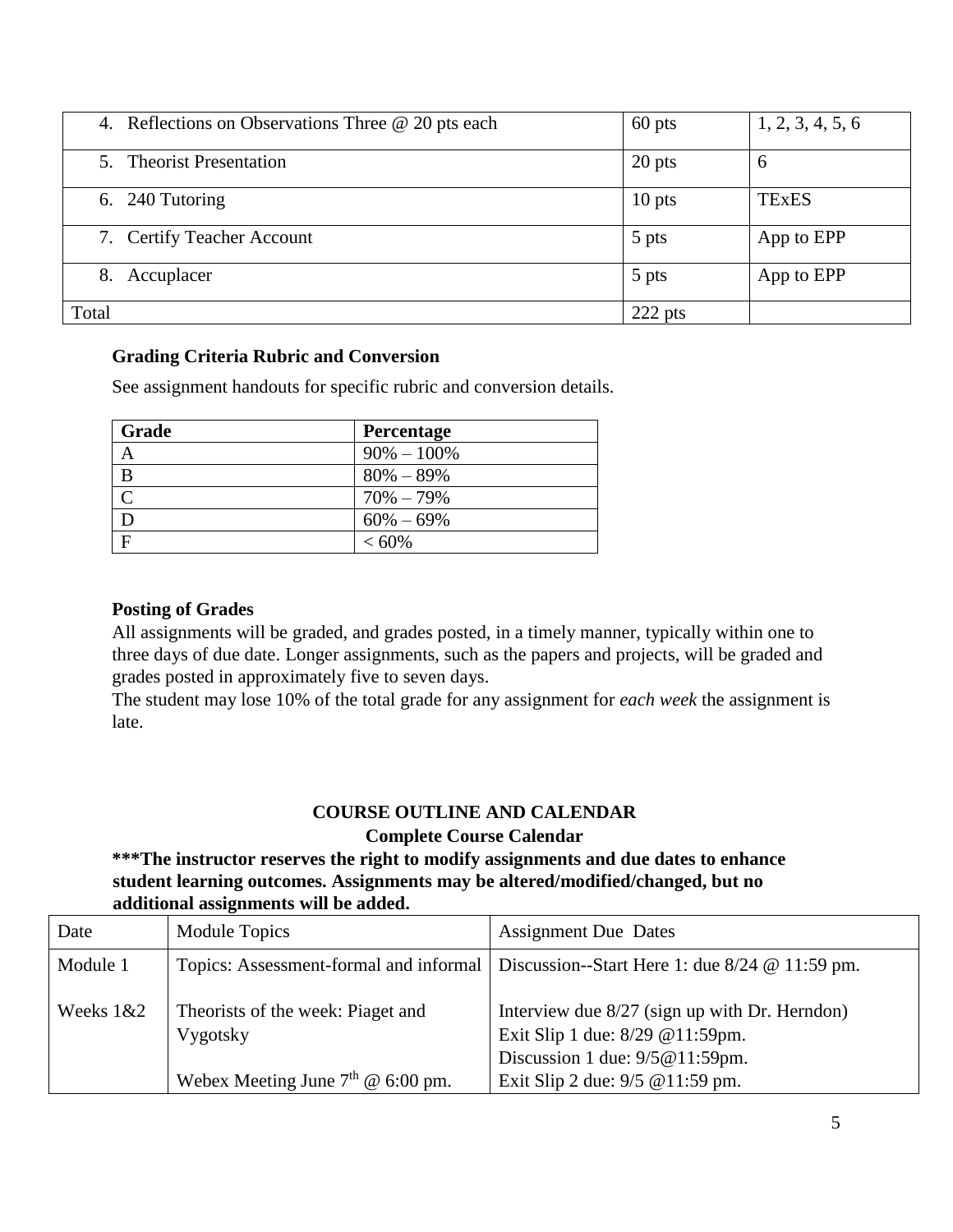| Module 2<br>Weeks 3&4  | <b>Topics: Instructional Strategies-Jigsaw</b><br>and Jigsaw II, Reciprocal Teaching<br>Theorists of the week: Gardner and<br>Skinner                         | Exit Slip 3 due: 9/12 @11:59 pm.<br><b>Contact Placement School</b><br>240 tutoring diagnostic exam(s) due 9/12@11:59 pm.<br>Exit Slip 4 due: 9/19 @11:59 pm.<br><b>****Representative Exam on campus tentatively</b><br>scheduled for 2/25<br>Week 3: Two theorist presentations Monday in class |
|------------------------|---------------------------------------------------------------------------------------------------------------------------------------------------------------|---------------------------------------------------------------------------------------------------------------------------------------------------------------------------------------------------------------------------------------------------------------------------------------------------|
|                        |                                                                                                                                                               | Week 4: Two theorist presentations Monday in class                                                                                                                                                                                                                                                |
| Module 3               | Topics: Behavior in the classroom,<br>planning effective lessons, and                                                                                         | Exit Slip 5 due: 9/26 @11:59 pm.<br>Exit Slip 6 due: 10/3 @11:59 pm.                                                                                                                                                                                                                              |
| Weeks 5&6              | promoting a positive classroom<br>environment.<br>Chapters $4 & 7$ .<br>Theorists of the week: Maslow and<br>Bronfenbrenner                                   | Reflection 1 due: 10/3@11:59pm.<br>Discussion 2 due $10/3@11:59$<br>Week 5: Two theorist presentations Monday in class                                                                                                                                                                            |
|                        |                                                                                                                                                               | Week 6: Two theorist presentations Monday in class                                                                                                                                                                                                                                                |
| Module 4<br>Weeks 7&8  | Topics: Motivation-students and<br>motivation, readers' theater,<br>Chapters $9 & 10$ .<br>Theorists of the week: Vroom,<br>Theory of the Week: Self-efficacy | Exit Slip 7 due: 10/10 @11:59 pm.<br>Exit Slip 8 due: 10/17 @11:59 pm.<br>Strategy Assignment: Lesson Plan Creation and<br>Reflection due $10/17@11:59$ pm.                                                                                                                                       |
|                        |                                                                                                                                                               | Week 7: Two theorist presentations Monday in class<br>Week 8: Two theorist presentations Monday in class                                                                                                                                                                                          |
| Module 5<br>Weeks 9&10 | Topics: Special education, classroom<br>set-up and rules, and direct instruction.<br>Chapters 8, 6, and 3.                                                    | Discussion 3 due $10/24@11:59$ pm.<br>Exit Slip 9 due: $10/24$ @ 11:59 pm.<br>Exit Slip 10 due: 10/31 @11:59 pm.                                                                                                                                                                                  |
|                        | Laws and Education: IDEA, ESSA,<br>ADA, 504                                                                                                                   | Week 9: Two theorist presentations Monday in class<br>Week 10: Two theorist presentations Monday in class                                                                                                                                                                                         |
| Module 6<br>Weeks      | Topics: Professional development,<br>collaborative learning groups,<br>Chapter 11 and 2.                                                                      | Reflection 2 due: 11/14 @ 11:59pm.                                                                                                                                                                                                                                                                |
| 11&12                  | Theorists of the week: Erikson and<br>Piaget                                                                                                                  |                                                                                                                                                                                                                                                                                                   |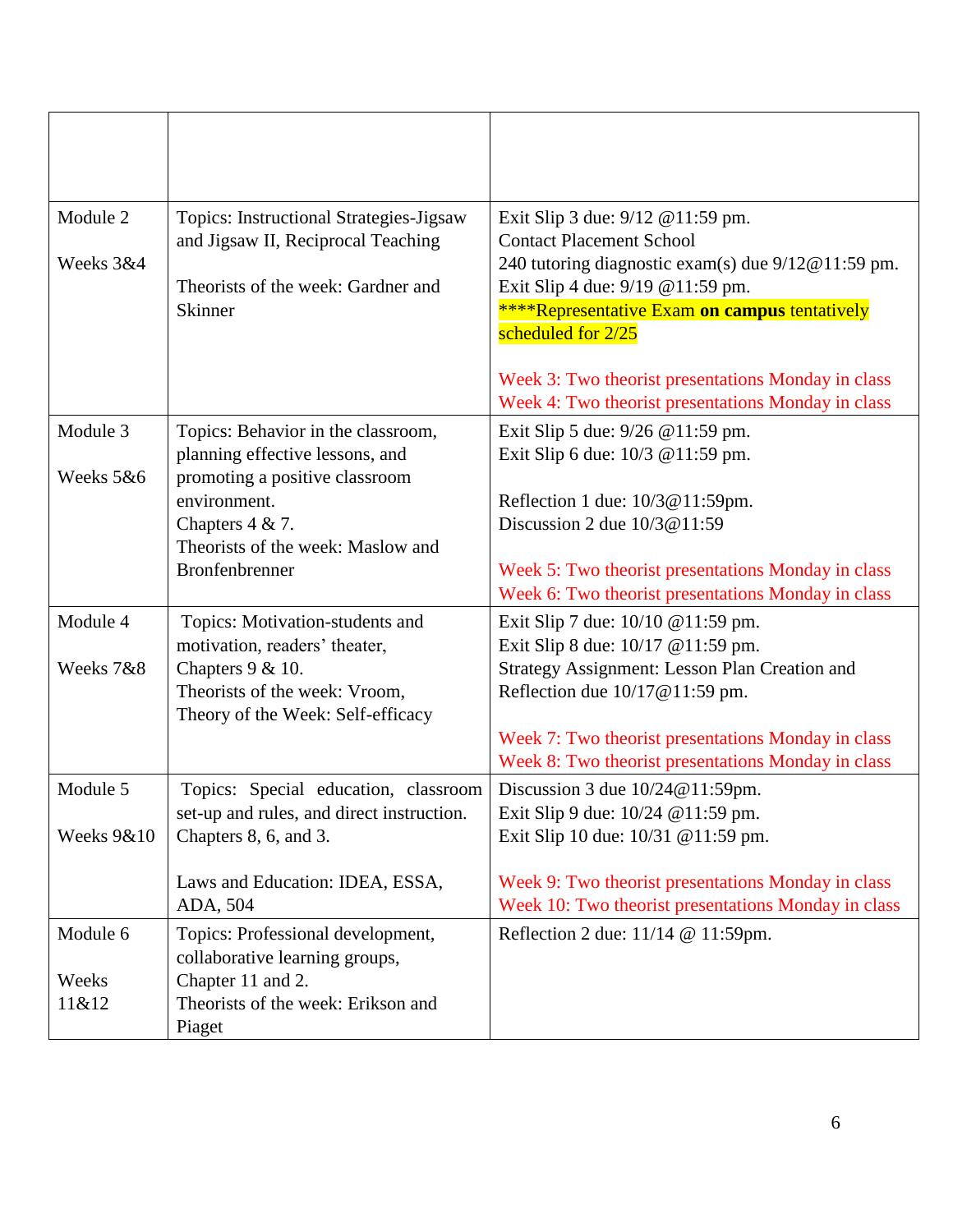| Module 7 | Topics: Professional development,<br>collaborative learning groups, | Discussion 4 due $11/21@11:59$ pm.    |
|----------|---------------------------------------------------------------------|---------------------------------------|
| Weeks    | metacognitive strategies, Philosophies of                           |                                       |
| 13&14    | education                                                           |                                       |
|          | Chapter 5                                                           |                                       |
|          | Theorists of the week: Watson, Dewey,                               |                                       |
|          | <b>Bloom</b>                                                        |                                       |
| Module 8 | Catch up on everything!                                             | Reflection 3 due: $12/5$ @ 11:59pm.   |
|          |                                                                     | Upload 20 hrs field experience sheet. |
| Weeks    |                                                                     |                                       |
| 15&16    |                                                                     |                                       |

#### **Important University Dates**

*[Copy important university dates from the current Academic Calendar, or share the link: https://www.tamuct.edu/registrar/academic-calendar.html]*

### **TECHNOLOGY REQUIREMENTS AND SUPPORT**

*You need to include information about Technology Requirements and Support. In addition, include a statement on the technology requirements for the successful completion of the course and when applicable, information on how to access these resources (for example, how to obtain a certain software through University site license).* 

#### **Technology Requirements**

This course will use the A&M-Central Texas Instructure Canvas learning management system. **We strongly recommend the latest versions of Chrome or Firefox browsers. Canvas no longer supports any version of Internet Explorer.**

Logon to A&M-Central Texas Canvas [https://tamuct.instructure.com/] or access Canvas through the TAMUCT Online link in myCT [https://tamuct.onecampus.com/]. You will log in through our Microsoft portal.

Username: Your MyCT email address. Password: Your MyCT password

#### **Canvas Support**

Use the Canvas Help link, located at the bottom of the left-hand menu, for issues with Canvas. You can select "Chat with Canvas Support," submit a support request through "Report a Problem," or call the Canvas support line: 1-844-757-0953.

For issues related to course content and requirements, contact your instructor.

#### **Online Proctored Testing**

A&M-Central Texas uses Proctorio for online identity verification and proctored testing. This service is provided at no direct cost to students. If the course requires identity verification or proctored testing, the technology requirements are: Any computer meeting the minimum computing requirements, plus web camera, speaker, and microphone (or headset). Proctorio also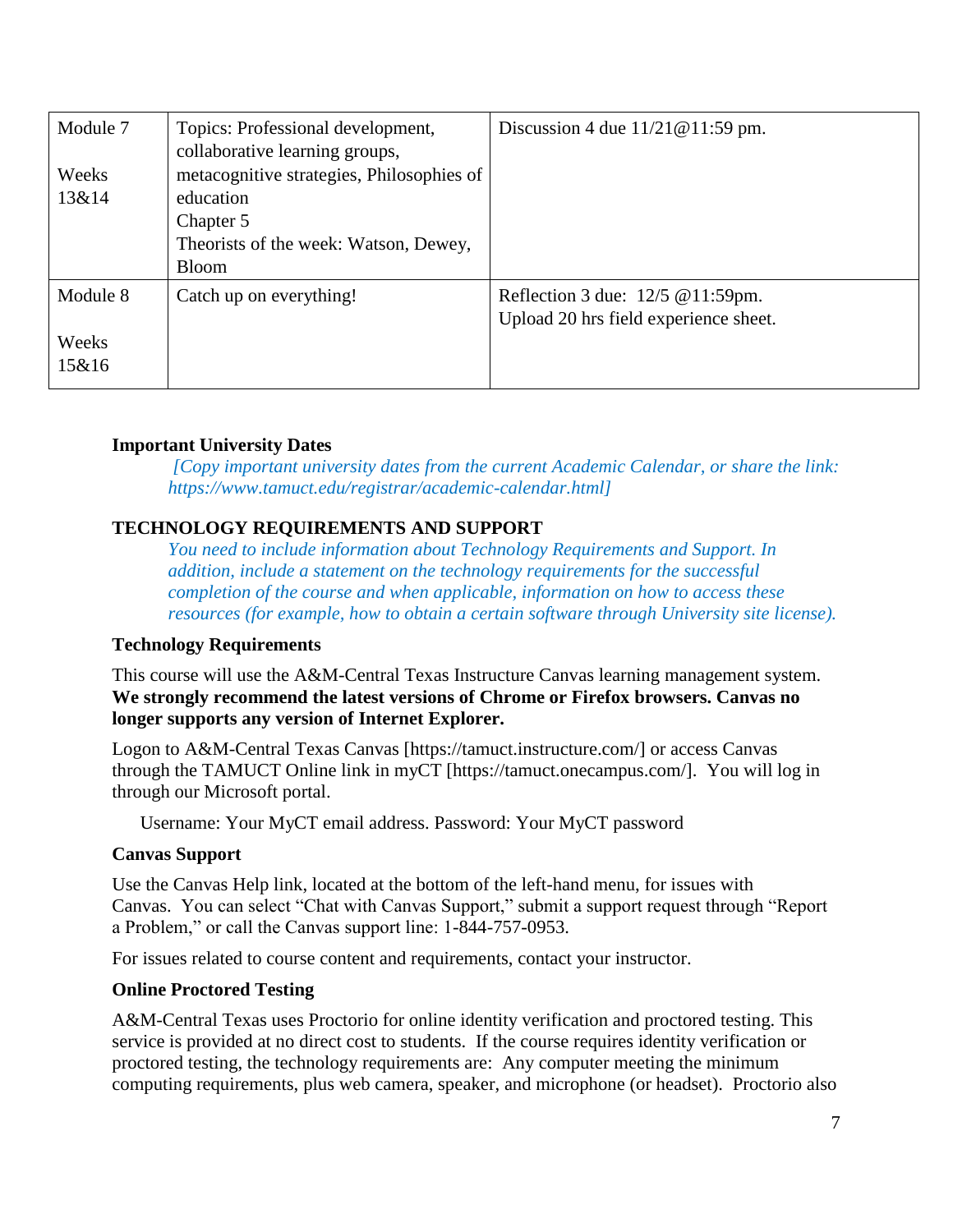requires the Chrome web browser with their custom plug in.

### **Other Technology Support**

For log-in problems, students should contact Help Desk Central, 24 hours a day, 7 days a week

Email: [helpdesk@tamu.edu](mailto:helpdesk@tamu.edu) Phone: (254) 519-5466 [Web Chat:](http://hdc.tamu.edu/) [http://hdc.tamu.edu] *Please let the support technician know you are an A&M-Central Texas student.*

# **UNIVERSITY RESOURCES, PROCEDURES, AND GUIDELINES**

## **Drop Policy**

If you discover that you need to drop this class, you must complete the **Drop Request Dynamic** Form through Warrior Web.

[https://dynamicforms.ngwebsolutions.com/casAuthentication.ashx?InstID=eaed95b9-f2be-45f3 a37d-

46928168bc10&targetUrl=https%3A%2F%2Fdynamicforms.ngwebsolutions.com%2FSubmit% 2FForm%2FStart%2F53b8369e-0502-4f36-be43-f02a4202f612].

Faculty cannot drop students; this is always the responsibility of the student. The Registrar's Office will provide a deadline on the Academic Calendar for which the form must be completed. Once you submit the completed form to the Registrar's Office, you must go into Warrior Web and confirm that you are no longer enrolled. If you still show as enrolled, FOLLOW-UP with the Registrar's Office immediately. You are to attend class until the procedure is complete to avoid penalty for absence. Should you miss the drop deadline or fail to follow the procedure, you will receive an F in the course, which may affect your financial aid and/or VA educational benefits.

### **Academic Integrity**

Texas A&M University-Central Texas values the integrity of the academic enterprise and strives for the highest standards of academic conduct. A&M-Central Texas expects its students, faculty, and staff to support the adherence to high standards of personal and scholarly conduct to preserve the honor and integrity of the creative community. Any deviation by students from this expectation may result in a failing grade for the assignment and potentially a failing grade for the course. All academic misconduct concerns will be referred to the Office of Student Conduct. When in doubt on collaboration, citation, or any issue, please contact your instructor before taking a course of action.

For more [information](https://nam04.safelinks.protection.outlook.com/?url=https%3A%2F%2Fwww.tamuct.edu%2Fstudent-affairs%2Fstudent-conduct.html&data=04%7C01%7Clisa.bunkowski%40tamuct.edu%7Ccfb6e486f24745f53e1a08d910055cb2%7C9eed4e3000f744849ff193ad8005acec%7C0%7C0%7C637558437485252160%7CUnknown%7CTWFpbGZsb3d8eyJWIjoiMC4wLjAwMDAiLCJQIjoiV2luMzIiLCJBTiI6Ik1haWwiLCJXVCI6Mn0%3D%7C1000&sdata=yjftDEVHvLX%2FhM%2FcFU0B99krV1RgEWR%2BJ%2BhvtoR6TYk%3D&reserved=0) regarding the Student Conduct process, [https://www.tamuct.edu/studentaffairs/student-conduct.html].

If you know of potential honor violations by other students, you may [submit](https://nam04.safelinks.protection.outlook.com/?url=https%3A%2F%2Fcm.maxient.com%2Freportingform.php%3FTAMUCentralTexas%26layout_id%3D0&data=04%7C01%7Clisa.bunkowski%40tamuct.edu%7Ccfb6e486f24745f53e1a08d910055cb2%7C9eed4e3000f744849ff193ad8005acec%7C0%7C0%7C637558437485262157%7CUnknown%7CTWFpbGZsb3d8eyJWIjoiMC4wLjAwMDAiLCJQIjoiV2luMzIiLCJBTiI6Ik1haWwiLCJXVCI6Mn0%3D%7C1000&sdata=CXGkOa6uPDPX1IMZ87z3aZDq2n91xfHKu4MMS43Ejjk%3D&reserved=0) a report, [https://cm.maxient.com/reportingform.php?TAMUCentralTexas&layout\_id=0].

### **Academic Accommodations**

At Texas A&M University-Central Texas, we value an inclusive learning environment where every student has an equal chance to succeed and has the right to a barrier-free education. The Warrior Center for Student Success, Equity and Inclusion is responsible for ensuring that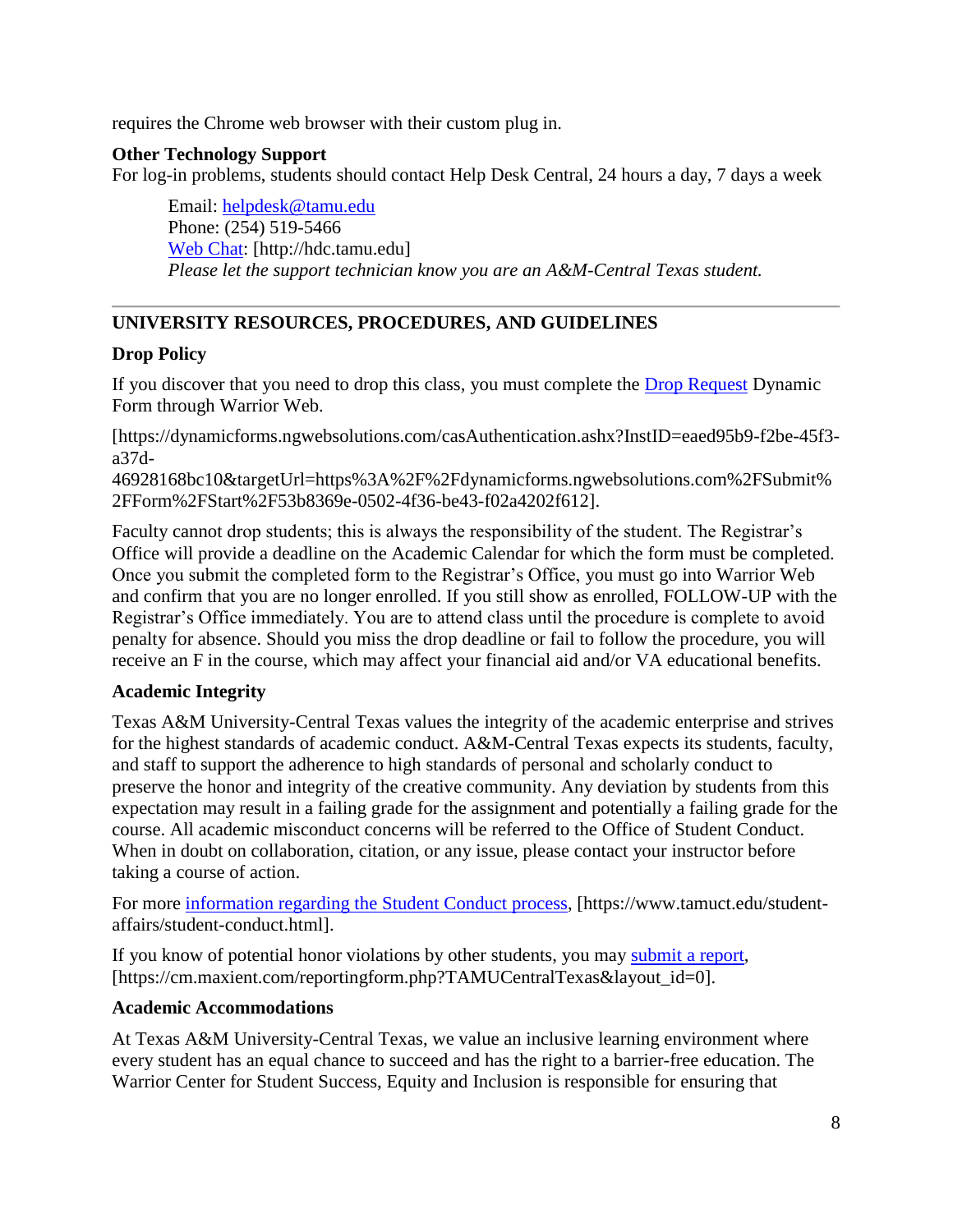students with a disability receive equal access to the university's programs, services and activities. If you believe you have a disability requiring reasonable accommodations, please contact the Office of Access and Inclusion, WH-212; or call (254) 501-5836. Any information you provide is private and confidential and will be treated as such.

For more information, please visit our [Access & Inclusion](https://tamuct.instructure.com/courses/717) Canvas page (log-in required) [https://tamuct.instructure.com/courses/717]

# **Important information for Pregnant and/or Parenting Students**

Texas A&M University-Central Texas supports students who are pregnant and/or parenting. In accordance with requirements of Title IX and related guidance from US Department of Education's Office of Civil Rights, the Dean of Student Affairs' Office can assist students who are pregnant and/or parenting in seeking accommodations related to pregnancy and/or parenting. Students should seek out assistance as early in the pregnancy as possible. For more information, please visit [Student Affairs](https://www.tamuct.edu/student-affairs/pregnant-and-parenting-students.html) [https://www.tamuct.edu/student-affairs/pregnant-and-parentingstudents.html]. Students may also contact the institution's Title IX Coordinator. If you would like to read more about these [requirements and guidelines](http://www2.ed.gov/about/offices/list/ocr/docs/pregnancy.pdf) online, please visit the website [http://www2.ed.gov/about/offices/list/ocr/docs/pregnancy.pdf].

Title IX of the Education Amendments Act of 1972 prohibits discrimination on the basis of sex and gender–including pregnancy, parenting, and all related conditions. A&M-Central Texas is able to provide flexible and individualized reasonable accommodation to pregnant and parenting students. All pregnant and parenting students should contact the Associate Dean in the Division of Student Affairs at (254) 501-5909 to seek out assistance. Students may also contact the University's Title IX Coordinator.

# **Tutoring**

Tutoring is available to all A&M-Central Texas students, both virtually and in-person. Student success coaching is available online upon request.

If you have a question, are interested in becoming a tutor, or in need of success coaching contact the Warrior Center for Student Success, Equity and Inclusion at (254) 501-5836, visit the Warrior Center at 212 Warrior Hall, or by emailing [WarriorCenter@tamuct.edu.](mailto:WarriorCenter@tamuct.edu)

To schedule tutoring sessions and view tutor availability, please visit Tutor [Matching](https://tutormatchingservice.com/TAMUCT) [Services](https://tutormatchingservice.com/TAMUCT) [https://tutormatchingservice.com/TAMUCT] or visit the Tutoring Center in 111 Warrior Hall.

Chat live with a remote tutor 24/7 for almost any subject from on your computer! Tutor.com is an online tutoring platform that enables A&M-Central Texas students to log in and receive online tutoring support at no additional cost. This tool provides tutoring in over 40 subject areas except writing support. Access Tutor.com through Canvas.

# **University Writing Center**

University Writing Center: Located in Warrior Hall 416, the University Writing Center (UWC) at Texas A&M University–Central Texas (A&M–Central Texas) is a free service open to all A&M–Central Texas students. For the Spring 2022 semester, the hours of operation are from 10:00 a.m.-5:00 p.m. Monday thru Thursday in Warrior Hall 416 (with online tutoring available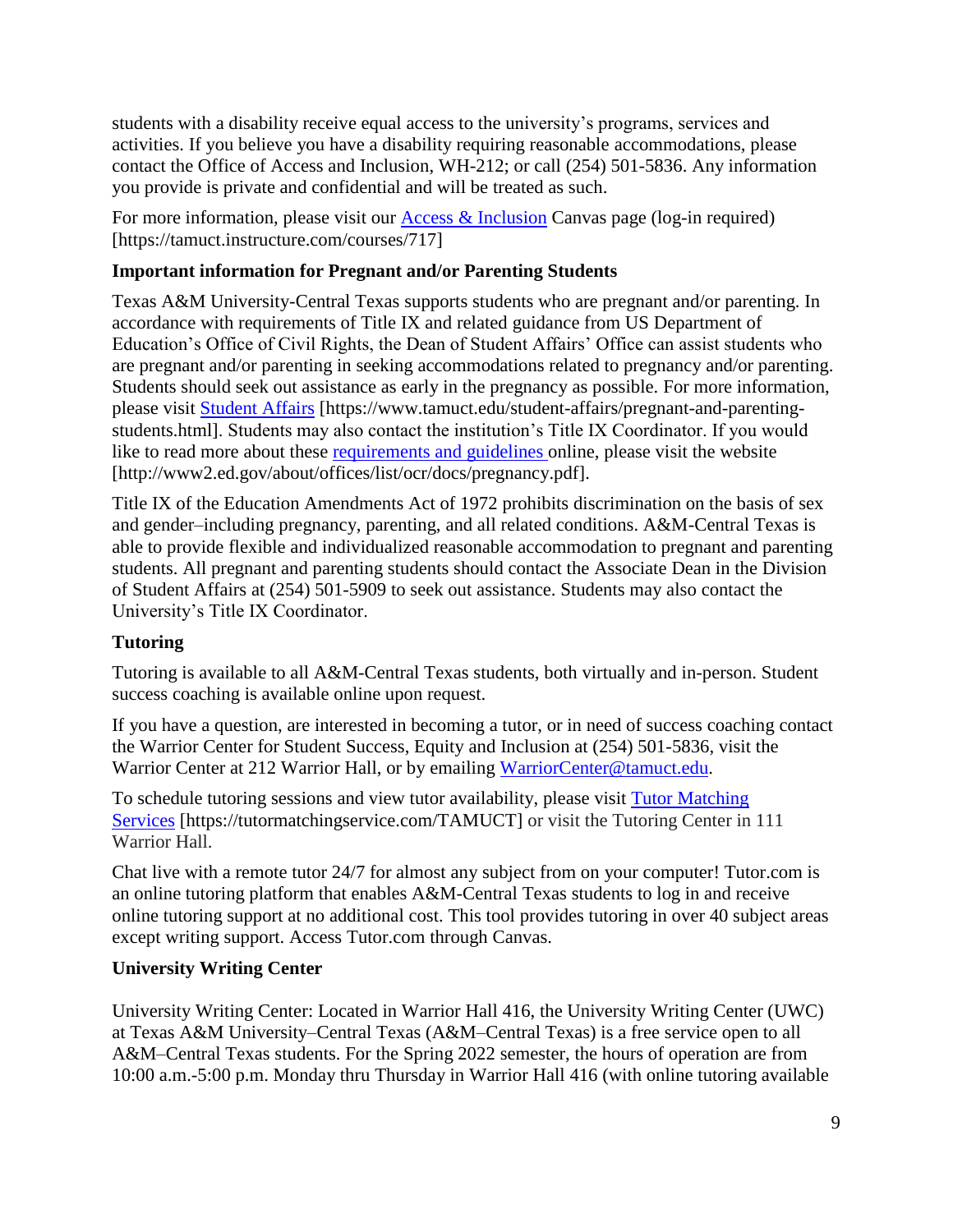every hour as well) with satellite hours available online only Monday thru Thursday from 6:00- 9:00 p.m. and Saturday 12:00-3:00 p.m.

Tutors are prepared to help writers of all levels and abilities at any stage of the writing process. While tutors will not write, edit, or grade papers, they will assist students in developing more effective composing practices. By providing a practice audience for students' ideas and writing, our tutors highlight the ways in which they read and interpret students' texts, offering guidance and support throughout the various stages of the writing process. In addition, students may work independently in the UWC by checking out a laptop that runs the Microsoft Office suite and connects to WIFI, or by consulting our resources on writing, including all of the relevant style guides. Whether you need help brainstorming ideas, organizing an essay, proofreading, understanding proper citation practices, or just want a quiet place to work, the UWC is here to help!

Students may arrange a one-to-one session with a trained and experienced writing tutor by making an appointment via [WCOnline](https://tamuct.mywconline.com/) [https://tamuct.mywconline.com/]. In addition, you can email Dr. Bruce Bowles Jr. at bruce.bowles@tamuct.edu if you have any questions about the UWC, need any assistance with scheduling, or would like to schedule a recurring appointment with your favorite tutor by making an appointment via [WCOnline](https://tamuct.mywconline.com/)

[https://tamuct.mywconline.com/]. In addition, you can email Dr. Bruce Bowles Jr. at bruce.bowles@tamuct.edu if you have any questions about the UWC, need any assistance with scheduling, or would like to schedule a recurring appointment with your favorite tutor.

### **University Library**

The University Library provides many services in support of research across campus and at a distance. We offer over 200 electronic databases containing approximately 400,000 eBooks and 82,000 journals, in addition to the 96,000 items in our print collection, which can be mailed to students who live more than 50 miles from campus. Research guides for each subject taught at A&M-Central Texas are available through our website to help students navigate these resources. On campus, the library offers technology including cameras, laptops, microphones, webcams, and digital sound recorders.

Research assistance from a librarian is also available 24 hours a day through our online chat service, and at the reference desk when the library is open. Research sessions can be scheduled for more comprehensive assistance, and may take place virtually through WebEx, Microsoft Teams or in-person at the library. Schedule an [appointment](https://nam04.safelinks.protection.outlook.com/?url=https%3A%2F%2Ftamuct.libcal.com%2Fappointments%2F%3Fg%3D6956&data=04%7C01%7Clisa.bunkowski%40tamuct.edu%7Cde2c07d9f5804f09518008d9ab7ba6ff%7C9eed4e3000f744849ff193ad8005acec%7C0%7C0%7C637729369835011558%7CUnknown%7CTWFpbGZsb3d8eyJWIjoiMC4wLjAwMDAiLCJQIjoiV2luMzIiLCJBTiI6Ik1haWwiLCJXVCI6Mn0%3D%7C3000&sdata=KhtjgRSAw9aq%2FoBsB6wyu8b7PSuGN5EGPypzr3Ty2No%3D&reserved=0) [here](https://nam04.safelinks.protection.outlook.com/?url=https%3A%2F%2Ftamuct.libcal.com%2Fappointments%2F%3Fg%3D6956&data=04%7C01%7Clisa.bunkowski%40tamuct.edu%7Cde2c07d9f5804f09518008d9ab7ba6ff%7C9eed4e3000f744849ff193ad8005acec%7C0%7C0%7C637729369835011558%7CUnknown%7CTWFpbGZsb3d8eyJWIjoiMC4wLjAwMDAiLCJQIjoiV2luMzIiLCJBTiI6Ik1haWwiLCJXVCI6Mn0%3D%7C3000&sdata=KhtjgRSAw9aq%2FoBsB6wyu8b7PSuGN5EGPypzr3Ty2No%3D&reserved=0) [https://tamuct.libcal.com/appointments/?g=6956]. Assistance may cover many topics, including how to find articles in peer-reviewed journals, how to cite resources, and how to piece together research for written assignments.

Our 27,000-square-foot facility on the A&M-Central Texas main campus includes student lounges, private study rooms, group work spaces, computer labs, family areas suitable for all ages, and many other features. Services such as interlibrary loan, TexShare, binding, and laminating are available. The library frequently offers workshops, tours, readings, and other events. For more information, please visit our Library [website](https://nam04.safelinks.protection.outlook.com/?url=https%3A%2F%2Ftamuct.libguides.com%2Findex&data=04%7C01%7Clisa.bunkowski%40tamuct.edu%7C7d8489e8839a4915335f08d916f067f2%7C9eed4e3000f744849ff193ad8005acec%7C0%7C0%7C637566044056484222%7CUnknown%7CTWFpbGZsb3d8eyJWIjoiMC4wLjAwMDAiLCJQIjoiV2luMzIiLCJBTiI6Ik1haWwiLCJXVCI6Mn0%3D%7C1000&sdata=2R755V6rcIyedGrd4Os5rkgn1PvhHKU3kUV1vBKiHFo%3D&reserved=0) [http://tamuct.libguides.com/index].